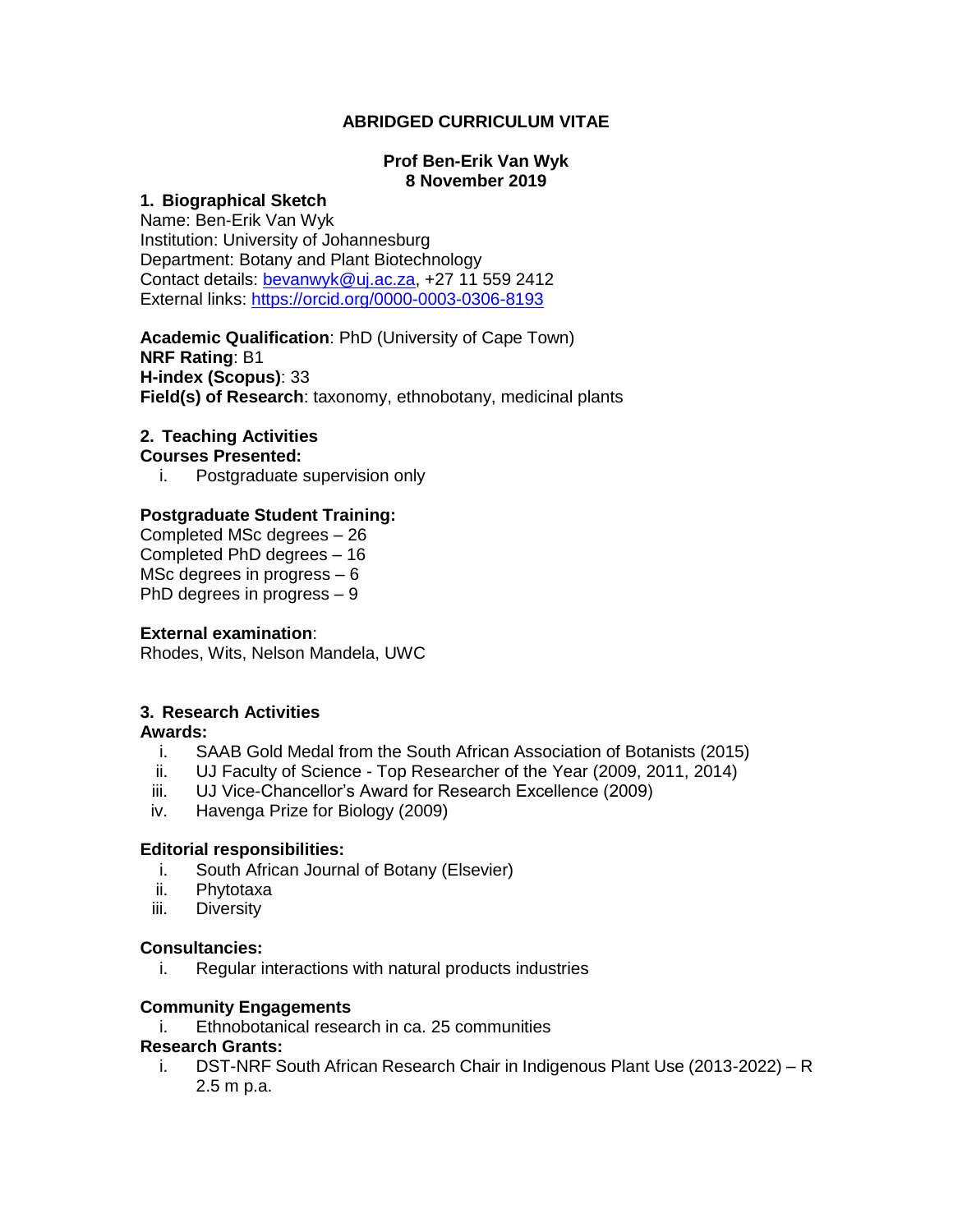# **Professional Memberships and Societies:**

- i. South African Association of Botanists
- ii. Society for Economic Botany

# **Selected Publications:**

- i. Ruiters, A., **Van Wyk, B.-E. 2019**. Spatial patterns, availability and cultural preferences of edible plants in southern African. Journal of Biogeography (in press) [IF: 3.884]
- ii. **Van Wyk, B.-E., 2019**. A family-level floristic inventory and analysis of medicinal plants used in Traditional African Medicine. Journal of Ethnopharmacology (in press) [IF: 3.414]
- iii. Visser, N., Le Roux, M.M., **Van Wyk, B.-E. 2019**. *Thesium ovatifolium* (Thesiaceae), a new species with ovate leaves from KwaZulu-Natal, South Africa. Phytotaxa 405: 263-268 [IF (2017): 1.185]
- iv. Stander, M.A., Redelinghuys, H., Masike, K., Long, H., **Van Wyk, B.-E. 2019**. Patterns of variation and chemosystematic significance of phenolic compounds in the genus *Cyclopia* (Honeybush tea) (Fabaceae, Podalyrieae). Molecules 24: 2352 [IF: 3.018]
- v. **Van Wyk, B.-E**. **2019**. The diversity and multiple uses of southern African legumes. Australian Systematic Botany (Special Edition – Advances in Legume Systematics 13) 32: 519-546. [IF: 0.18]
- vi. Sobiyi, O.K., Sadgrove, N.J., Magee, A.R., **Van Wyk, B-E., 2019**. The ethnobotany and major essential oil compounds of anise root (*Annesorhiza* species, Apiaceae)*.* South African Journal of Botany 126: 309-316. [IF: 1.504]
- vii. Hulley, I.M., Sadgrove, N.J., Tilney, P.M., **Van Wyk, B.-E. 2019**. The ethnobotany, leaf anatomy and major essential oil compounds of *Leysera gnaphalodes* (Asteraceae), a poorly known aromatic herbal tea endemic to southern Africa. South African Journal of Botany 127: 12-18 [IF: 1.504]
- viii. Hulley, I.M., Özek, G., Sadgrove, N.J., Tilney, P.M., Özek, T., Başer, K.H.C., **Van Wyk, B.-E. 2019**. Essential oil composition of a medicinally important Cape species: *Pentzia punctata* (Asteraceae). South African Journal of Botany 127: 208- 212 [IF: 1.504]
- ix. Hulley, I.M., Van Vuuren, S.F., Sadgrove, N.J., **Van Wyk, B.-E. 2019**. Traditional uses of *Elytropappus rhinocerotis* (Asteraceae) against foot odour and other skin diseases. Journal of Ethnopharmacology 228: 92-98 [IF: 3.115]
- x. Edwards, T., Howieson, J., Nutt, B., Yates, R., O'Hara, G., **Van Wyk, B.-E. 2019**. A ley-farming system for marginal lands based upon a self regenerating perennial pasture legume. Agronomy for Sustainable Development 39: 13 [IF: 4.503]
- xi. Stander, M.A., Brendler, T., Redelinghuys, H., **Van Wyk, B.-E. 2019**. The commercial history of Cape herbal teas and an analysis of phenolic compounds in historic teas from a depository of 1933. Journal of Food Composition and Analysis 76: 66-73 [IF: 2.956]
- xii. Magwede, K., **Van Wyk, B.-E.,** Van Wyk, A.E., **2019**. An inventory of Vhavenḓa useful plants. South African Journal of Botany 122: 57-89 (Special Issue: Sub-Saharan Ethnobotany) [IF: 1.504]
- xiii. Mogale, M.M.P., Raimondo, D., **Van Wyk, B.-E. 2019**. An ethnobotanical survey of Central Sekhukhuneland, South Africa. South African Journal of Botany 122: 90-119 (Special Issue: Sub-Saharan Ethnobotany) [IF: 1.504]
- xiv. Nortje, J., **Van Wyk, B.-E. 2019**. A checklist and analysis of the useful plant of Namaqualand. South African Journal of Botany 122: 120-135 (Special Issue: Sub-Saharan Ethnobotany) [IF: 1.504]